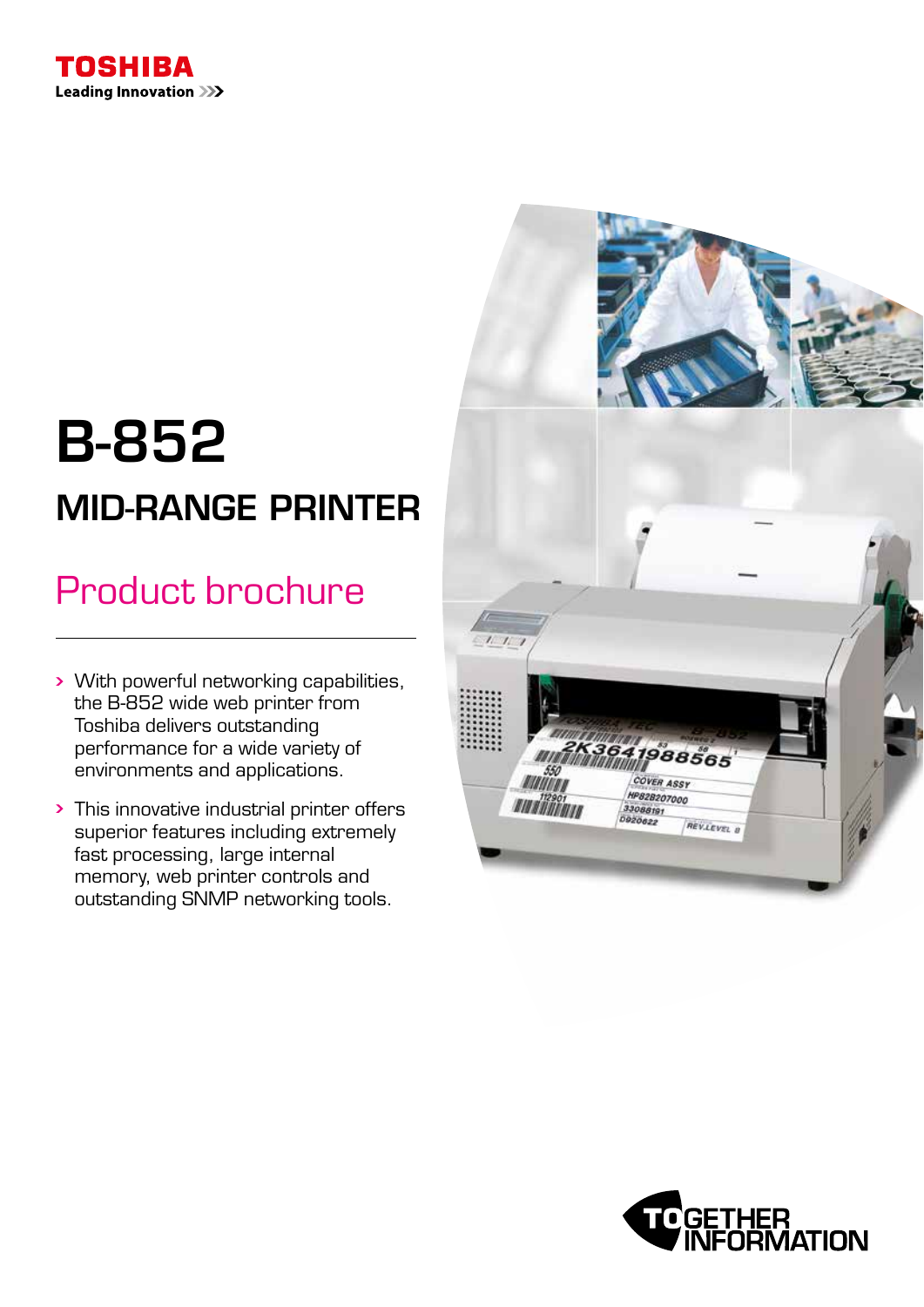### APPLICATIONS

The TOSHIBA B-852 printer with exceptional performance and the ultimate in networking tools.

- > Manufacturing
- > Automotive
- > Heavy Industry
- > Steel Industry
- > Paper Industry
- > Forestry
- > Chemical Industry
- > Pharmaceutical Industry
- > Textile Industry
- Retail Distribution
- > Transport and Logistics

### Speed and Functionality

Utilising field-proven CPU technology from Toshiba, the B-852 offers high-speed printing and enhanced processing via an extensive choice of interfaces – including USB 2.0 and internal LAN. The options of serial and wireless LAN interfaces provide additional flexibility and choice, making the B-852 adaptable to the widest variety of environments and applications.

### POWERFUL PRINTING

#### High Print Quality

The B-852 300 dpi, 216 mm wide printhead facilitates rapid printing of high-quality, large format compliance labels.

### Future Proofing

For future proofing, the B-852 printer is compatible with legacy systems. With the powerful Basic Command Interpreter (BCI) programme, incoming data can be manipulated to generate the correct label formats. The BCI can also communicate with external devices allowing the easy integration of other technology systems.

### SNMP Tools

The B-852 comes with a free Network Management Suite that allows the user to:

- > Manage all the Toshiba printers attached to the network through their IP address.
- Display system information and firmware versions, allowing firmware to be updated across the network simultaneously.
- > View the status of each individual printer connected to the network in real time with realtime alerts (including viewing web pages).
- View a graphical display of the alerted error with the instructions necessary to resolve it, even emailing the service call centre number when needed.

### Lower Cost of Ownership

Manufactured at Toshiba's own facilities this printer provides the assurance of complete reliability and quality of key components, which is essential for low overall cost of ownership (TCO). To lower the TCO even further the B-852 has large internal memory as standard with no requirement for additional memory.

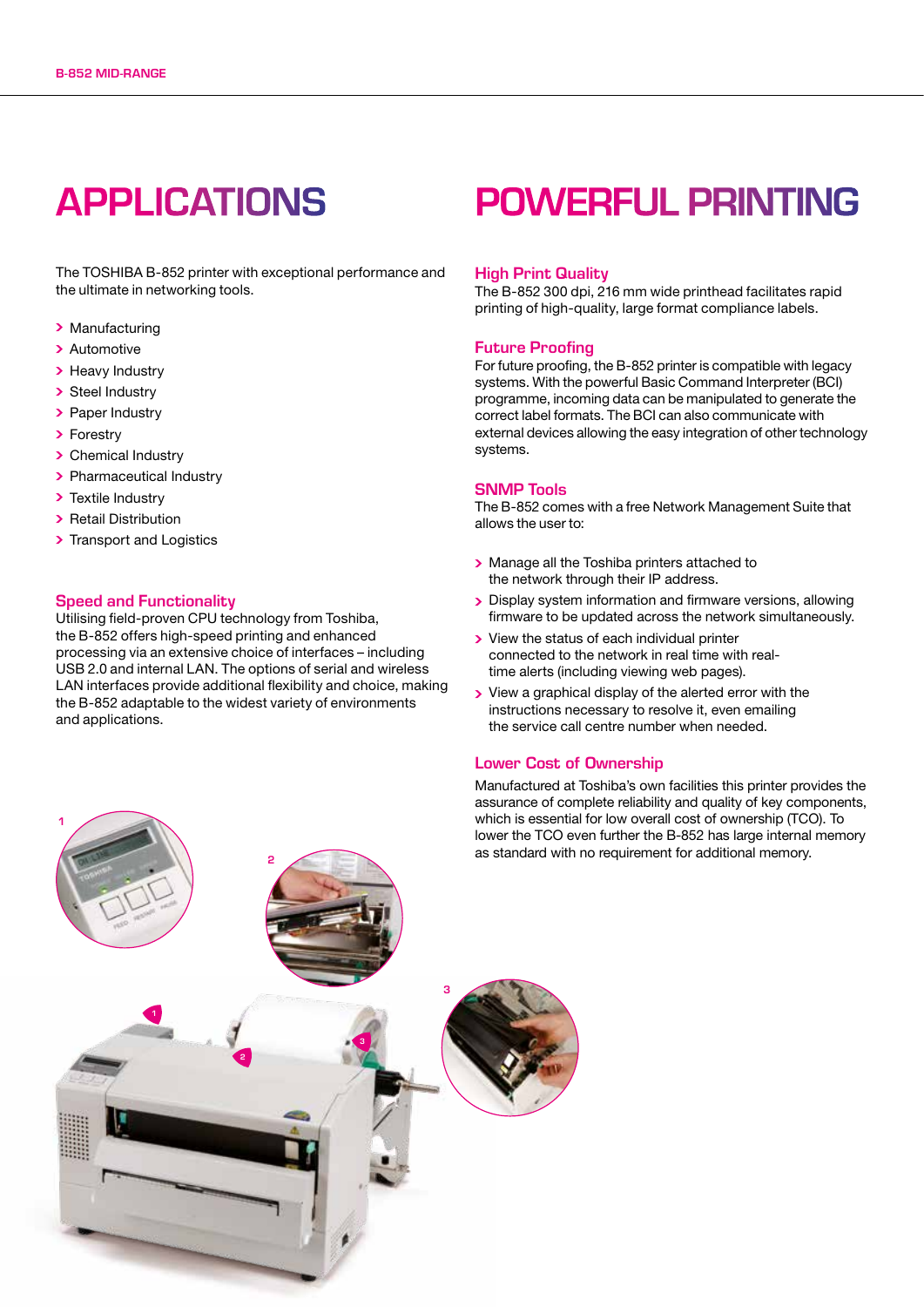## **SPECIFICATIONS**

### **General**

Print

| <b>Print Method</b>                        | Thermal transfer/Direct thermal                                       |
|--------------------------------------------|-----------------------------------------------------------------------|
| Printhead                                  | Flat head                                                             |
| Dimensions (W x D x H)                     | 385 x 181 x 243 mm<br>429 x 427 x 265 mm with supply holder installed |
| Weight                                     | 15.6 kg                                                               |
| User interface                             | LCD (16 digits), $3 \times$ LED, $3 \times$ key                       |
| Operating Temperature /<br><b>Humidity</b> | 5°C to 40°C / 25-85% non condensing<br>relative humidity (RH)         |
| <b>Power Supply</b>                        | AC 100 to 240 V, 50/60 Hz                                             |

Barcodes UPC/EAN/JAN, Code 39, Code 93, Code 128,

2D Codes Data Matrix, PDF417, QR Code, Maxi Code, Micro PDF417, CD Code Fonts **Bitmap font, Outline font, Writable characters, TTF** 

Customer Barcode, GS1 Databar

EAN 128, NW7, MSI, Interleaved 2 of 5, Industrial 2 of 5, Matrix 2 of 5, Postnet, RM4SCC, KIX-Code,

### **Media**

| Alignment                                 | Centred          |
|-------------------------------------------|------------------|
| <b>Backing Paper Width</b>                | $100 - 242$ mm   |
| <b>Label Thickness</b>                    | $0.13 - 0.18$ mm |
| <b>Inner Media Core Diameter</b> 38-76 mm |                  |
| Outer media Roll Diameter                 | 230 mm           |
| <b>Media Type</b>                         | Roll, Fanfold    |

### Software & Connectivity

| <b>Printer Driver</b> | Windows 10/8/7/Vista (32/64 bit),<br>Windows Server 2012/Server 2008 (32/64 bit)   |
|-----------------------|------------------------------------------------------------------------------------|
| Interface             | USB 2.0 (Full Speed), LAN 10/100 Base, Parallel port,<br>Serial port <sup>1)</sup> |
| Language Mode         | TPCL, BCI (function)                                                               |
| <b>Label Software</b> | BarTender UltraLite                                                                |

### **Options**

1) Optional

For B-852 Cutter module, expansion I/O board, RTC (real time clock)



### Ribbon

| <b>Ribbon Width</b>         | 120-220 mm       |
|-----------------------------|------------------|
| <b>Ribbon Core Size</b>     | 25.4 mm (1 inch) |
| <b>Fixed Core Length</b>    | 240 mm           |
| Max. Ribbon Length          | 300 <sub>m</sub> |
| <b>Max. Ribbon Diameter</b> | 40 mm            |
|                             |                  |

Resolution 300 dpi (11.8 dots/mm) Maximum Print Speed 101.6 mm/second (4 ips)

Maximum Print Width 216.8 mm Maximum Print Length 640 mm